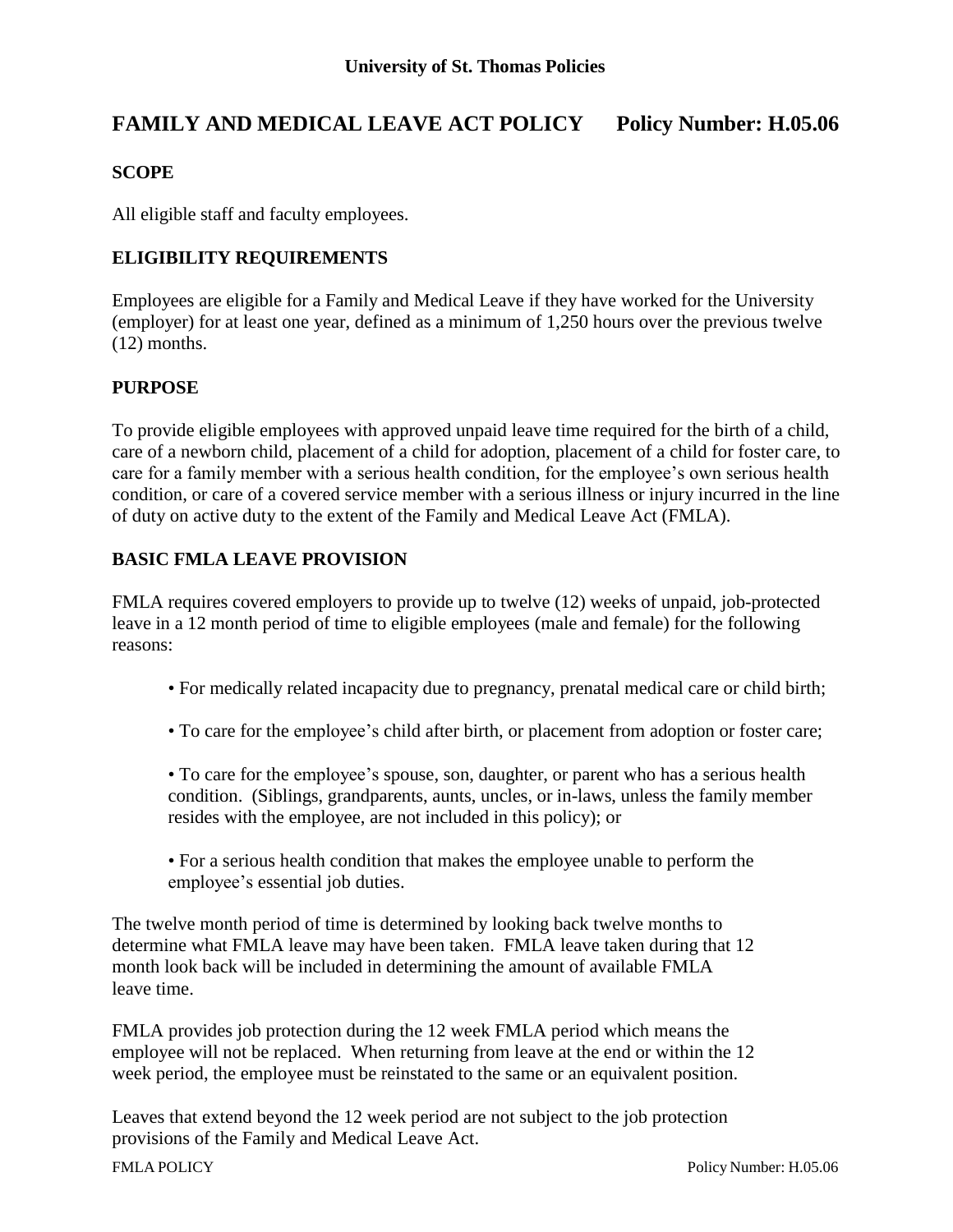#### **University of St. Thomas Policies**

The employee's position, after the 12-week period, may be filled in order to effectively continue the department's operations.

## **MILITARY FAMILY LEAVE PROVISION**

Eligible employees with a spouse, son, daughter, or parent on active duty or call to active duty status in the National Guard or Reserves in support of a contingency operation may use their twelve (12) week leave entitlement to address certain qualifying exigencies. Qualifying exigencies may include but are not limited to attending certain military events, arranging for alternative childcare, addressing certain financial and legal arrangements, attending certain counseling sessions, and attending post-deployment reintegration briefings.

FMLA also includes a special leave entitlement that permits eligible employees to take up to twenty-six (26) weeks of leave to care for a covered service member during a single twelve (12) month period. A covered service member is a current member of the Armed Forces, including a member of the National Guard or Reserves, who has a serious injury or illness incurred in the line of duty on active duty that may render the service member medically unfit to perform his or her duties for which the service member is undergoing medical treatment, recuperation, or therapy; or is in outpatient status; or is on the temporary disability retired list.

#### **GENERAL PROVISIONS**

#### **ALL EMPLOYEES:**

- Employees must notify their manager and Human Resources of their intent to request a Family Medical Leave.
- Employees are to complete a FMLA request form in Human Resources in order to ensure they understand the provisions of the FMLA policy.
- A FMLA leave is an unpaid leave of absence for a period of up to 12 weeks in a rolling 12 month period except where otherwise noted in this policy.
- A look back over the last 12 months is done to determine how much FMLA leave time is available.
- Employees, staff and faculty, on an approved FMLA leave are expected to return to work on the agreed upon date and may be requested to provide updated statements and documentation from the primary care physician during the duration of the leave.
- Employees will provide Human Resources with a written physician's statement stipulating that the employee is released to return to work and to describe in detail if there are any workplace restrictions.
- Employees on an approved FMLA are responsible for their portion of the cost of their group health insurance premiums. Failure to pay the insurance premiums may result in the loss of insurance benefits.
- Employees who request FMLA for the birth of a child must stipulate at the beginning of the leave period if they anticipate taking FMLA leave to bond with the baby once the primary care physician releases the employee to return to work. This time, if requested, is considered a separate leave request and, if approved along with the request for the birth of the child or adoption, is part of a continuous 12 week period of time.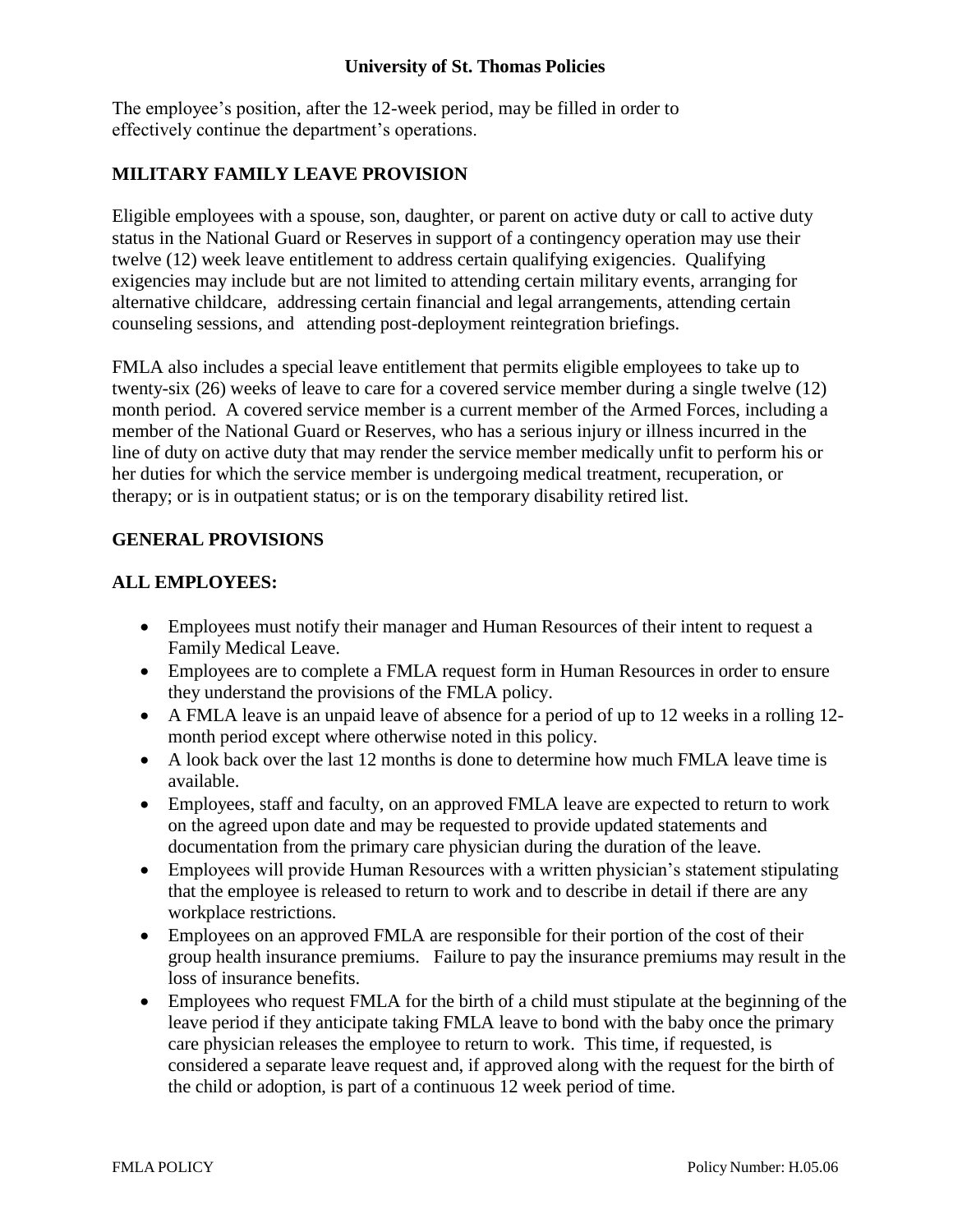## **University of St. Thomas Policies**

- Employees requesting FMLA to care for the employee's spouse, son, daughter, or parent who has a serious health condition must present a primary care physician's statement describing the need for the employee to care for the person. Siblings, grandparents, aunts, uncles, or in-laws, unless the family member resides with the employee in their primary residence, are not included in this policy. Employees will provide Human Resources, as requested, with an updated statement from the primary care physician if the purpose of the leave is to care for an eligible family member.
- Employees requesting FMLA related to the adoption of a child or foster placement will be required to provide documentation confirming the adoption or foster placement.
- Employees who fail to return from an approved FMLA on the agreed upon return to work day will be considered to have voluntarily resigned their position.

## **STAFF:**

 Staff may use accrued sick day benefits and vacation benefits during a FMLA leave in order to receive compensation for all or part of the time away on leave. Future sick day benefits and vacation benefits not yet accrued are not available for use during an approved FMLA leave. If the employee chooses not to use accrued vacation time, the period of time between the end of their paid sick day benefits and short-term disability benefits may be without pay. Short-term disability benefits may be available when the leave is because of an employee's own illness or disability or that of an eligible family member.

## **FACULTY:**

- Faculty, in most cases because of the contractual nature of their employment relationship, does not accrue vacation or sick day benefits.
- Faculty will be paid for up to 12 weeks of leave time when on an approved FMLA leave.
- The amount paid while on an approved FMLA leave will not extend beyond the end date of the faculty member's faculty contract.
- Faculty members who elected a 12-month payout of their contract will continue to receive compensation under that arrangement.
- Faculty who work any part of an academic semester (i.e. Fall or Spring semesters) and are placed on an approved FMLA leave will be compensated for the duration of the semester.
- Faculty who are on an approved FMLA leave may be allowed to fulfill their contract obligations through a variety of activities other than teaching classes. Such activities must be approved in advance by the appropriate Dean and may include but are not limited to service engagements, scholarly activities, hybrid or online courses, and/or summer coursework to fulfill credit-hour obligations.
- FMLA leaves extending from the Fall to Spring semester: Faculty members who do not return to work in the Spring after the 12 week paid leave period and who choose not to engage in any other assigned duties, as determined by the Dean, will not be compensated for the remainder of the semester.

## **DEFINITION OF A SERIOUS HEALTH CONDITION**

A serious health condition is an illness, injury, impairment, or physical or mental condition that involves either an overnight stay in a medical care facility, or continuing treatment by a health care provider for a condition that either prevents the employee from performing the functions of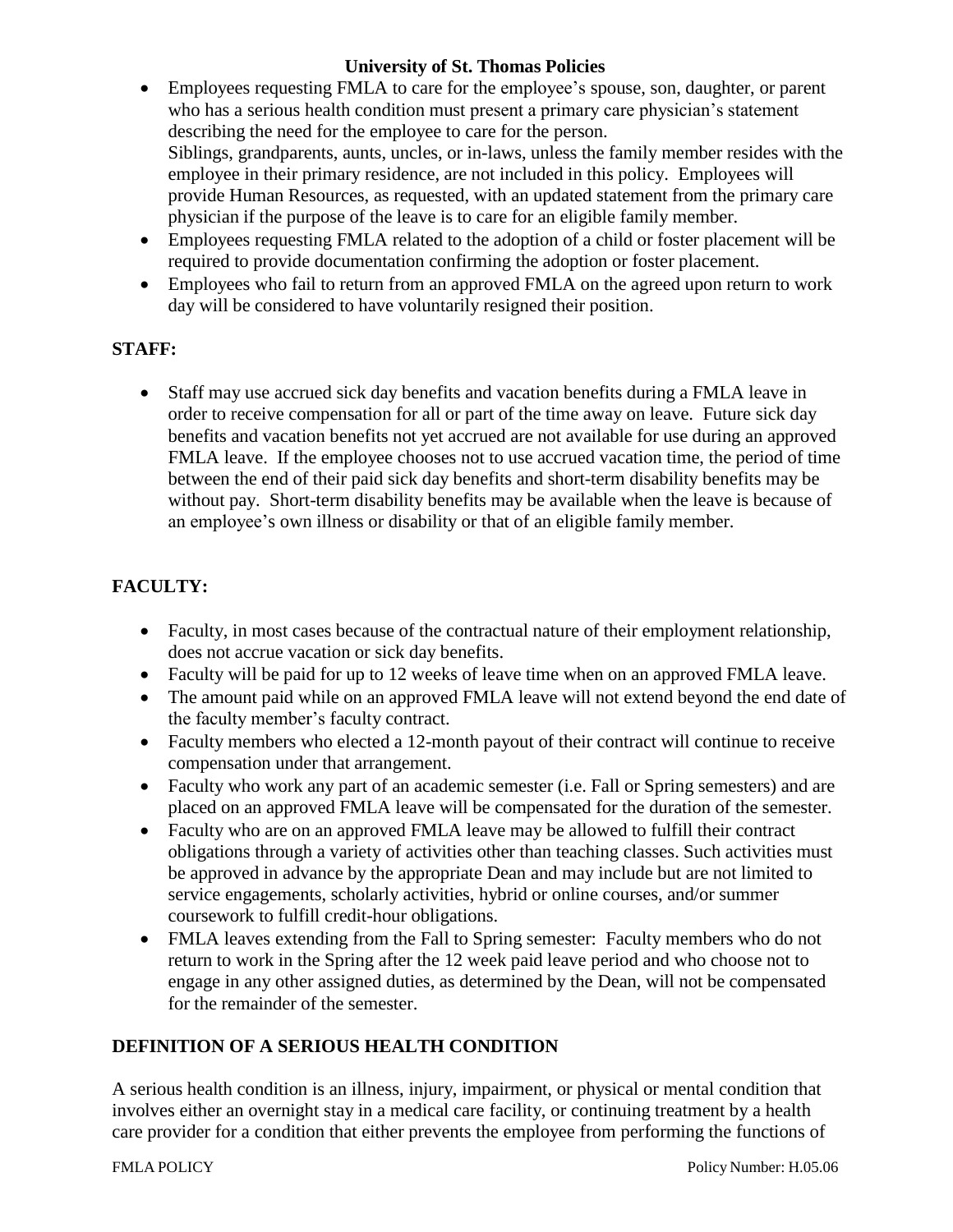#### **University of St. Thomas Policies**

the employee's job, or prevents the qualified family member from participating in school or other daily activities.

Subject to certain conditions, the continuing treatment requirement may be met by a period of incapacity of more than three (3) consecutive calendar days combined with at least two (2) visits to a health care provider or one (1) visit and a regimen of continuing treatment, or incapacity due to pregnancy, or incapacity due to a chronic condition. Other conditions may meet the definition of continuing treatment.

## **APPLYING FOR FMLA LEAVE**

Employees, staff and faculty, must contact Human Resources at least 30 days in advance to initiate an FMLA request and obtain the necessary forms. In cases of adoption or foster care, employees must request FMLA before the actual placement of the child with the employee if absence from work is desired. Employees are responsible for submitting all required documents in a timely manner. If approved, a Human Resources representative will schedule a meeting with the employee, which may include their supervisor, to review responsibilities and procedures for requesting and managing leave under FMLA. If 30 days notice is not possible because of a medical emergency, a change in circumstances, or not knowing exactly when the leave should begin, employees must contact Human Resources as soon as practicable.

## **USE OF LEAVE**

If an employee requests a FMLA leave for the birth of a child and requests additional time to care and bond with the baby, that time must be taken in a continuous block of time during the single 12 week period of time.

FMLA leave can be taken intermittently or on a reduced leave schedule when medically necessary. The primary care physician must provide specific documentation to support the need for intermittent leave to care for an eligible family member or the employee's own personal illness. This may include regular doctor visits, prescribed medical treatments, prescribed physical therapy sessions, and other physician prescribed intermittent absences from work.

Employees must make reasonable efforts to schedule leave for planned medical treatment so as not to unduly disrupt the employer's operations. It is preferable that appointments be scheduled at the beginning of the employee's scheduled start time or at the end of the work day.

FMLA leave due to qualifying exigencies may also be taken on an intermittent basis.

## **EMPLOYEE RESPONSIBILITIES**

Employees must provide sufficient information for Human Resources to determine if the leave may qualify for FMLA protection and confirm the duration of the leave. Sufficient information may include but not be limited to, that the employee is unable to perform essential job functions; the family member is unable to perform daily activities, the need for hospitalization or continuing treatment by a health care provider, or any circumstances supporting the need for military family leave.